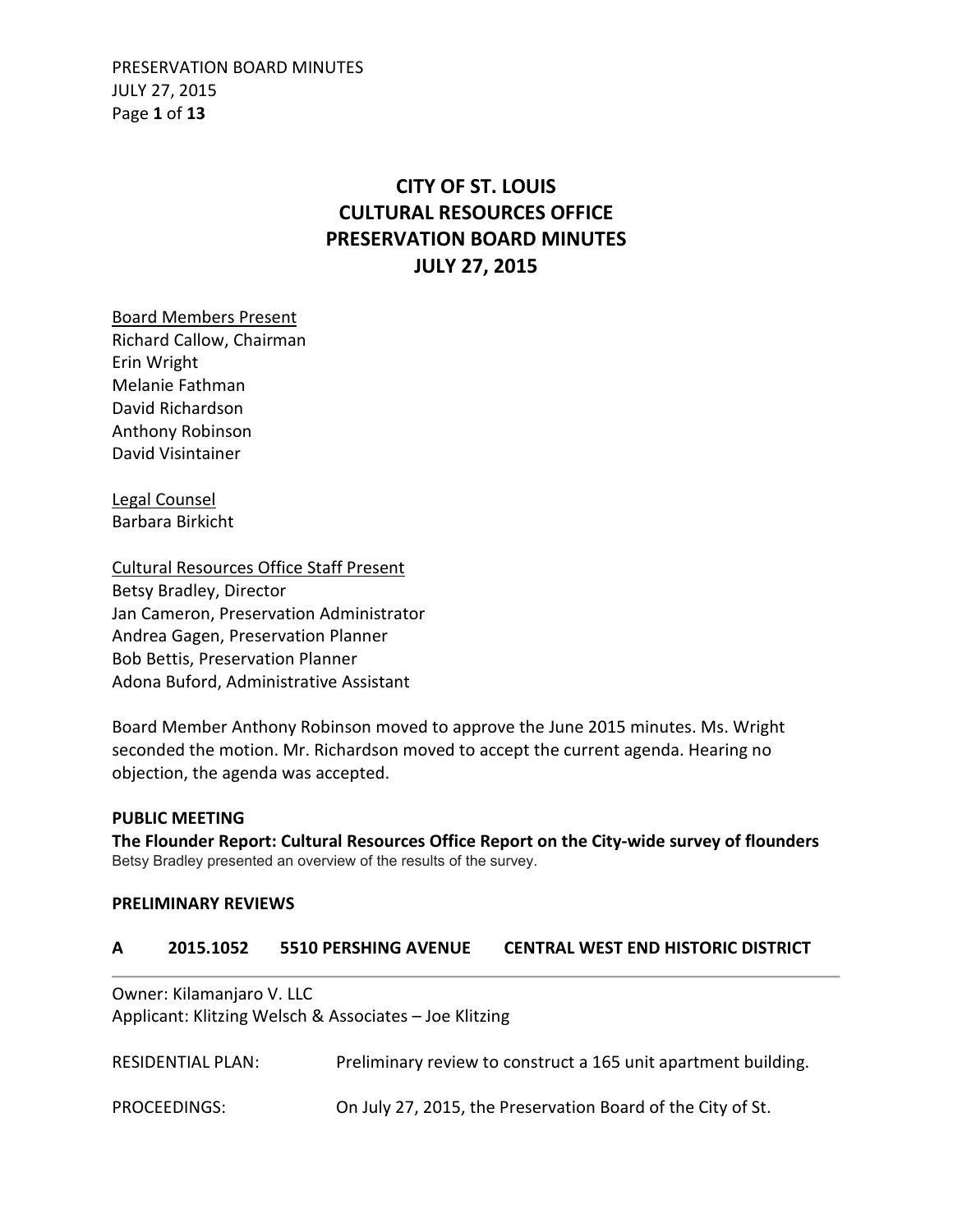## PRESERVATION BOARD MINUTES JULY 27, 2015 Page **2** of **13**

|                           | Louis met, pursuant to Ordinance #64689 of the City Code, to<br>consider a Preliminary Review of a proposal to construct a seven-<br>story apartment building at 5510 Pershing Avenue, in the Central<br>West End Local Historic District. Joseph Klitzing submitted the<br>application on behalf of Kilamanjaro V LLC.                                                                                                                                                                                                                                                                                                                                                                                                                                                                                                     |
|---------------------------|-----------------------------------------------------------------------------------------------------------------------------------------------------------------------------------------------------------------------------------------------------------------------------------------------------------------------------------------------------------------------------------------------------------------------------------------------------------------------------------------------------------------------------------------------------------------------------------------------------------------------------------------------------------------------------------------------------------------------------------------------------------------------------------------------------------------------------|
|                           | Board members Richard Callow (Chairman), David Richardson,<br>Melanie Fathman, Erin Wright, Anthony Robinson and David<br>Visintainer were present for the testimony.                                                                                                                                                                                                                                                                                                                                                                                                                                                                                                                                                                                                                                                       |
|                           | Betsy Bradley of the Cultural Resources Office made a<br>presentation that examined sections of Ordinance #69423, the<br>revised Rehabilitation and New Construction Standards for the<br>Central West End Historic District. She stated that the property is<br>currently a parking lot. She testified that the proposed building<br>meets the standards for height but would introduce a new scale<br>based on its proposed width and depth. The proposed design<br>complies in materials and fenestration. Ms. Bradley<br>recommended approval of the project at this preliminary stage if<br>the Board found that the scale of the project was compatible with<br>nearby historic buildings in the Central West End Historic District.                                                                                  |
|                           | Joe Klitzing described the project as having 165 units and parking<br>for more cars than needed for the units to make up for the loss of<br>the parking lot.                                                                                                                                                                                                                                                                                                                                                                                                                                                                                                                                                                                                                                                                |
| <b>FINDINGS OF FACTS:</b> | The Preservation Board found that:<br>5510 Pershing Avenue is located in the Central West End<br>٠<br>Historic District;<br>the property, currently used as a parking lot, has a curb cut at<br>the east end;<br>the proposed seven-story apartment building, which will have<br>decked parking behind Pershing-facing units on the lower<br>three floors, and four residential floors above, will have 165<br>units in a pair of hollow square forms;<br>the proposed building is contemporary in design with a façade<br>$\bullet$<br>modulated by plane breaks and recessed balconies, changes in<br>materials color, and has a counterpoint of a near center main<br>entrance element and tower with a recessed glazed bay on<br>the four upper floors;<br>the proposed building will be quite similar in height to the |

Branscombe Apartment Building to the east and the presence of that building allows the building, categorized as a high rise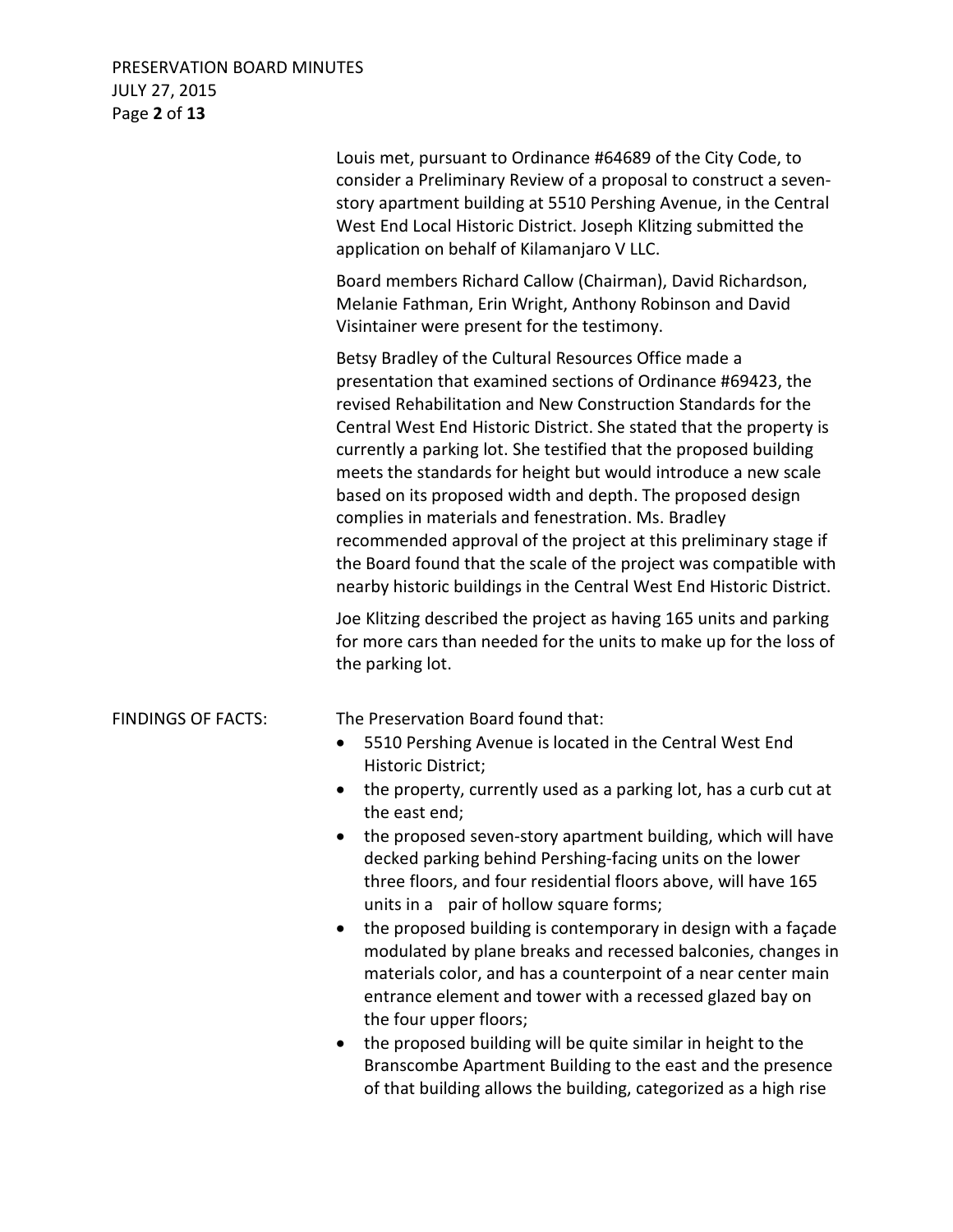one in the historic district standards, to meet the standards for height. Nevertheless it will be three full stories taller than the flanking historic apartment buildings and most of the nearby historic buildings on both sides of Pershing;

- the project would introduce a new scale of massing to the blockfront with its proposed width and depth, combined with a height taller than most buildings on the block yet is considered to be compatible;
- the building, to be positioned on the terrace that unites the blockfront, will maintain the sidewalk and terrace lawn between the building and the sidewalk;
- the building would maintain the setback line and have projecting and recessed areas of the façade as do other buildings on the blockfront;
- the materials proposed for the building include approximately half of the façade in two shades of brick with the color change related to the modulation of the bays. Cement board panels in two colors are proposed for the upper portions of the building. Accent materials include stone banding, metal balcony railings and aluminum or clad wood windows. Most of these materials are used widely in the district;
- the fenestration both evokes historic patterns and is contemporary in design, and therefore compatible;
- the balconies on the apartment building would be recessed and fronted with railings and comparable to those on other buildings of contemporary design; and
- no accessory buildings or new curb cuts are proposed.

BOARD DECISION: It was the decision of the Preservation Board to grant approval of the Preliminary Review of the proposed new construction, with the condition that final drawings and exterior materials will be submitted to the Cultural Resources Office for review and approval. Board member David Richardson made the motion which was seconded by Board member David Visintainer. The motion passed with all Board members voting in favor of the motion and none opposing it.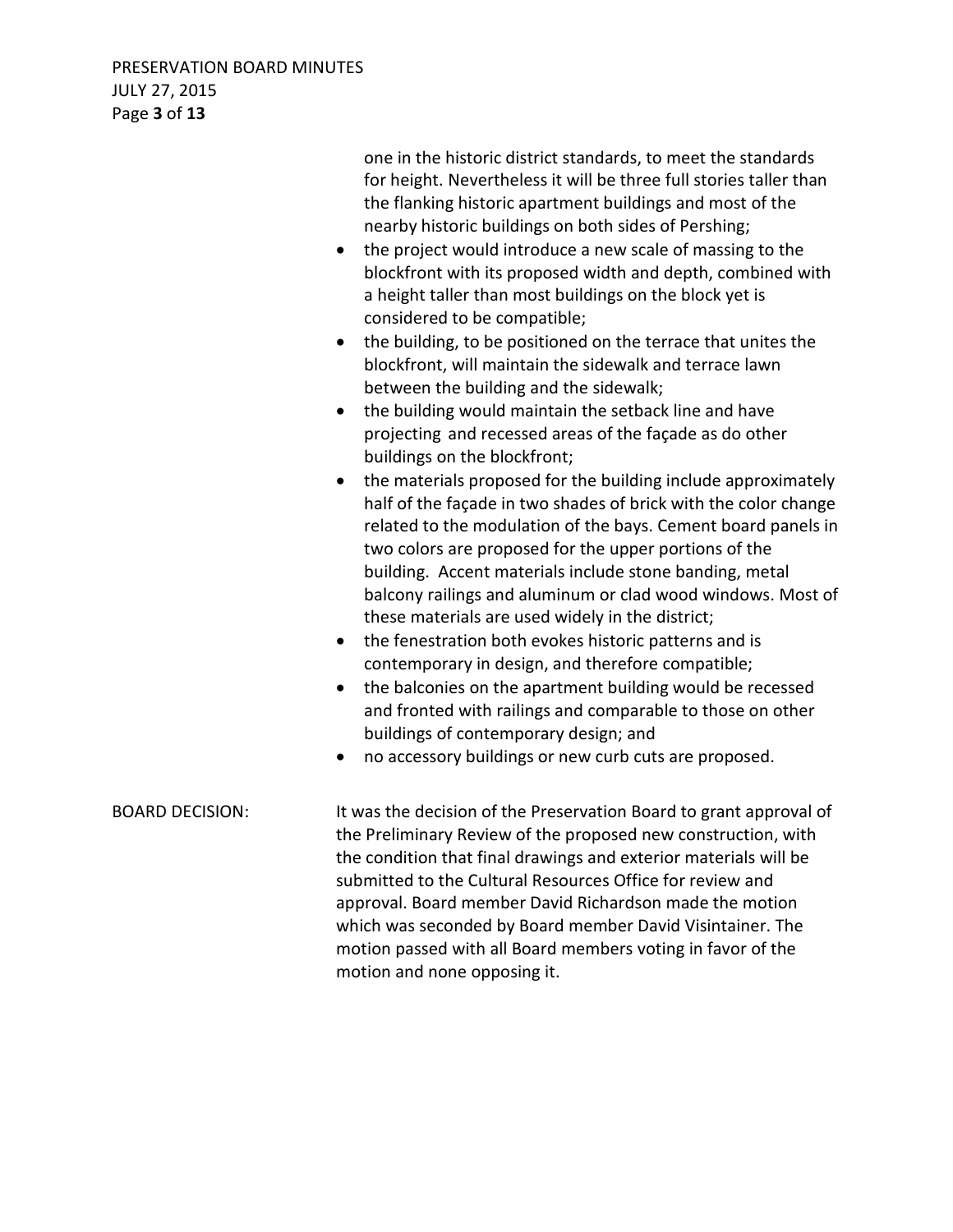# **B. 2015.1053 2322 SOUTH 12TH STREET SOULARD HISTORIC DISTRICT**

| Owner: Ronald & Joy Christensen                                            |                                                                                                                                                                                                                                                                                                                                                                                                                                                                                                                     |
|----------------------------------------------------------------------------|---------------------------------------------------------------------------------------------------------------------------------------------------------------------------------------------------------------------------------------------------------------------------------------------------------------------------------------------------------------------------------------------------------------------------------------------------------------------------------------------------------------------|
| Applicant: Fendler & Associates - Paul Fendler<br><b>RESIDENTIAL PLAN:</b> | Preliminary review to construct an addition and recreate a<br>solarium.                                                                                                                                                                                                                                                                                                                                                                                                                                             |
| PROCEEDINGS:                                                               | On July 27, 2015, the Preservation Board of the City of St. Louis<br>met, pursuant to Ordinance #64689 of the City Code, to<br>consider a Preliminary Review of a proposal to construct an<br>addition to the north elevation of the house and demolish a non-<br>historic addition on the south side and recreate a solarium based<br>on historic photographs, as part of a thorough rehabilitation<br>project. Paul Fendler, Fendler & Associates applied on behalf of<br>the owners, Joy and Ronald Christensen. |
|                                                                            | Board members Richard Callow (Chairman), David Richardson,<br>Melanie Fathman, Erin Wright, Anthony Robinson and David<br>Visintainer were present for the testimony                                                                                                                                                                                                                                                                                                                                                |
|                                                                            | Betsy Bradley of the Cultural Resources Office made a<br>presentation that examined sections of Ordinance #62382, the<br>Soulard Historic District Standards. She noted that the design of<br>the addition was based on that of the main building as the<br>appropriate Model Example for this project. She noted the<br>existence of historic photographs of the solarium, on which the<br>recreation would be based. Ms. Bradley recommended approval<br>of the project.                                          |
|                                                                            | The applicant and owner were present, but were not called to<br>testify.                                                                                                                                                                                                                                                                                                                                                                                                                                            |
| <b>FINDINGS OF FACTS:</b>                                                  | The Preservation Board found that:<br>2322 S. 12 <sup>th</sup> Street is located in the Soulard Historic District;<br>$\bullet$                                                                                                                                                                                                                                                                                                                                                                                     |
|                                                                            | the villa type house is an iconic and unusual property in<br>Soulard and exterior changes to it warrant particularly careful<br>consideration. With its spacious grounds and tower rising<br>above the main block of the house it stands out as a visual<br>landmark. The house is, however, a relatively small dwelling.<br>The proposed additions that support its modern use as a<br>single-family dwelling seem reasonable;                                                                                     |
|                                                                            | a non-historic brick addition extending from the south side of<br>the house, an element built on the site of a solarium, has<br>deteriorated and has been approved to be demolished;                                                                                                                                                                                                                                                                                                                                |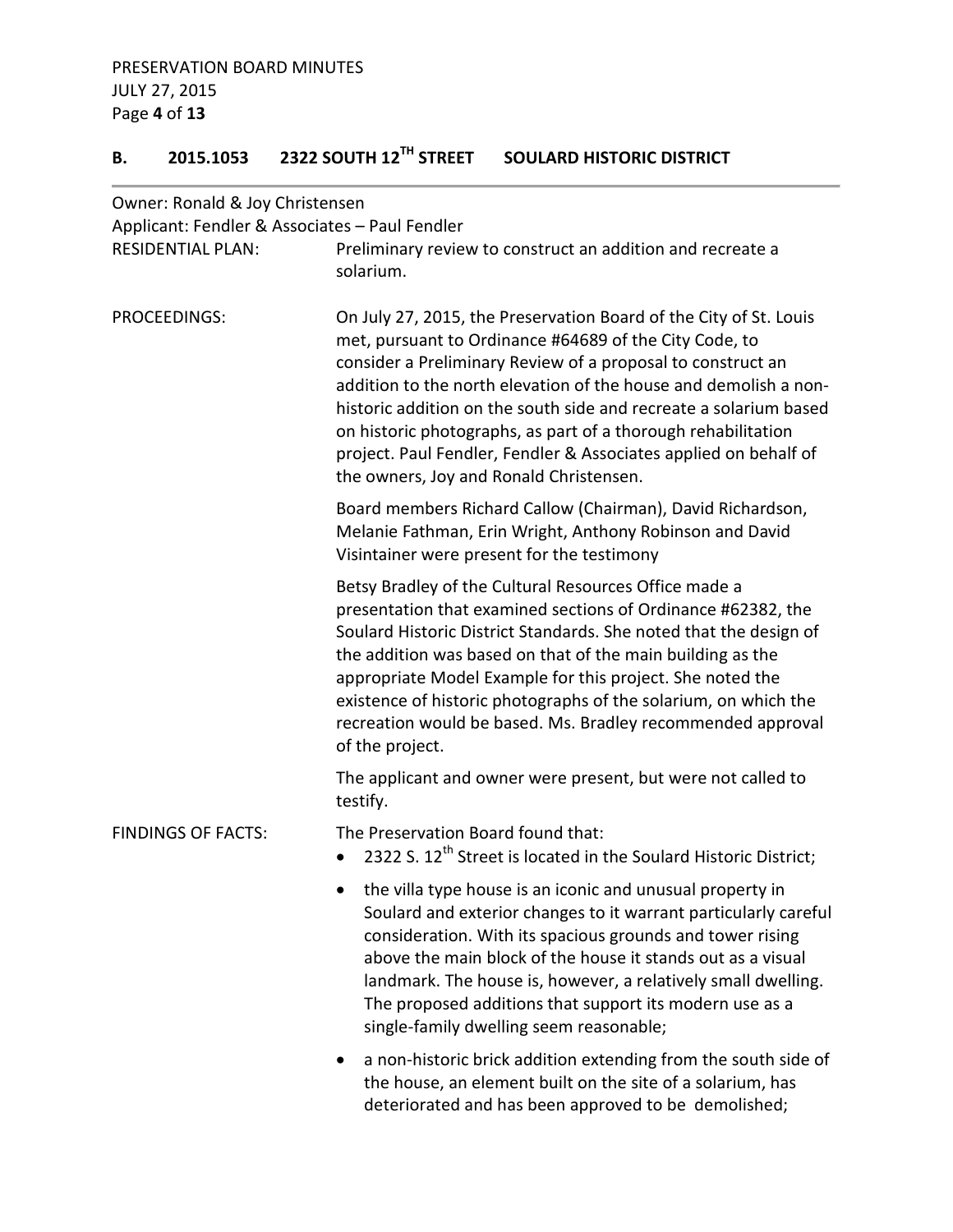|                        | the proposed replacement solarium is documented<br>sufficiently in historic photographs to comply with the<br>standards for recreating appendages;                                                                                                                                                                                                                                                                                                                                                      |
|------------------------|---------------------------------------------------------------------------------------------------------------------------------------------------------------------------------------------------------------------------------------------------------------------------------------------------------------------------------------------------------------------------------------------------------------------------------------------------------------------------------------------------------|
|                        | the proposed addition on the north side of the house is sited,<br>$\bullet$<br>scaled and designed to be a secondary component of the<br>property. The addition takes advantage of the change in grade<br>on the property; although two-stories in height, the addition<br>will appear to be one-story from S. 12 <sup>th</sup> Street;                                                                                                                                                                 |
|                        | due to the change in grade from the sidewalk to the yard,<br>$\bullet$<br>much of the addition would not be visible from the sidewalk in<br>front of the house; more of it would be visible from across the<br>street;                                                                                                                                                                                                                                                                                  |
|                        | the all-brick exterior will have a shorter limestone foundation<br>$\bullet$<br>than the main block of the house and a corbeled brick cornice<br>at the parapet that edges its flat roof. Two tall, narrow round-<br>arched windows echo the design of the main block of the<br>house, at a smaller scale. This use of the main building stands<br>as the appropriate Model Example; and                                                                                                                |
|                        | the design of the proposed addition meets the relevant<br>$\bullet$<br>standards for new construction, as required by the historic<br>district standards.                                                                                                                                                                                                                                                                                                                                               |
| <b>BOARD DECISION:</b> | It was the decision of the Preservation Board to grant<br>approval of the Preliminary Review of the proposed new<br>construction, with the condition that final drawings and exterior<br>materials will be submitted to the Cultural Resources Office for<br>review and approval. Board member Erin Wright made the<br>motion to grant approval, which was seconded by Board member<br>Melanie Fathman. The motion passed with all Board members<br>voting in favor of the motion and none opposing it. |

## **C. 2015.1056 1912 PARK AVENUE LAFAYETTE SQUARE HISTORIC DISTRICT**

Owner: Brian Simpson Applicant: Killeen Studio Architects – Sarah Dollar

| <b>COMMERCIAL PLAN:</b> | Preliminary review to construct a stairwell to roof and new roof<br>deck.                                                              |
|-------------------------|----------------------------------------------------------------------------------------------------------------------------------------|
| PROCEEDINGS:            | On July 27, 2015, the Preservation Board of the City of St. Louis<br>met, pursuant to Ordinance #64689 of the City Code, to consider a |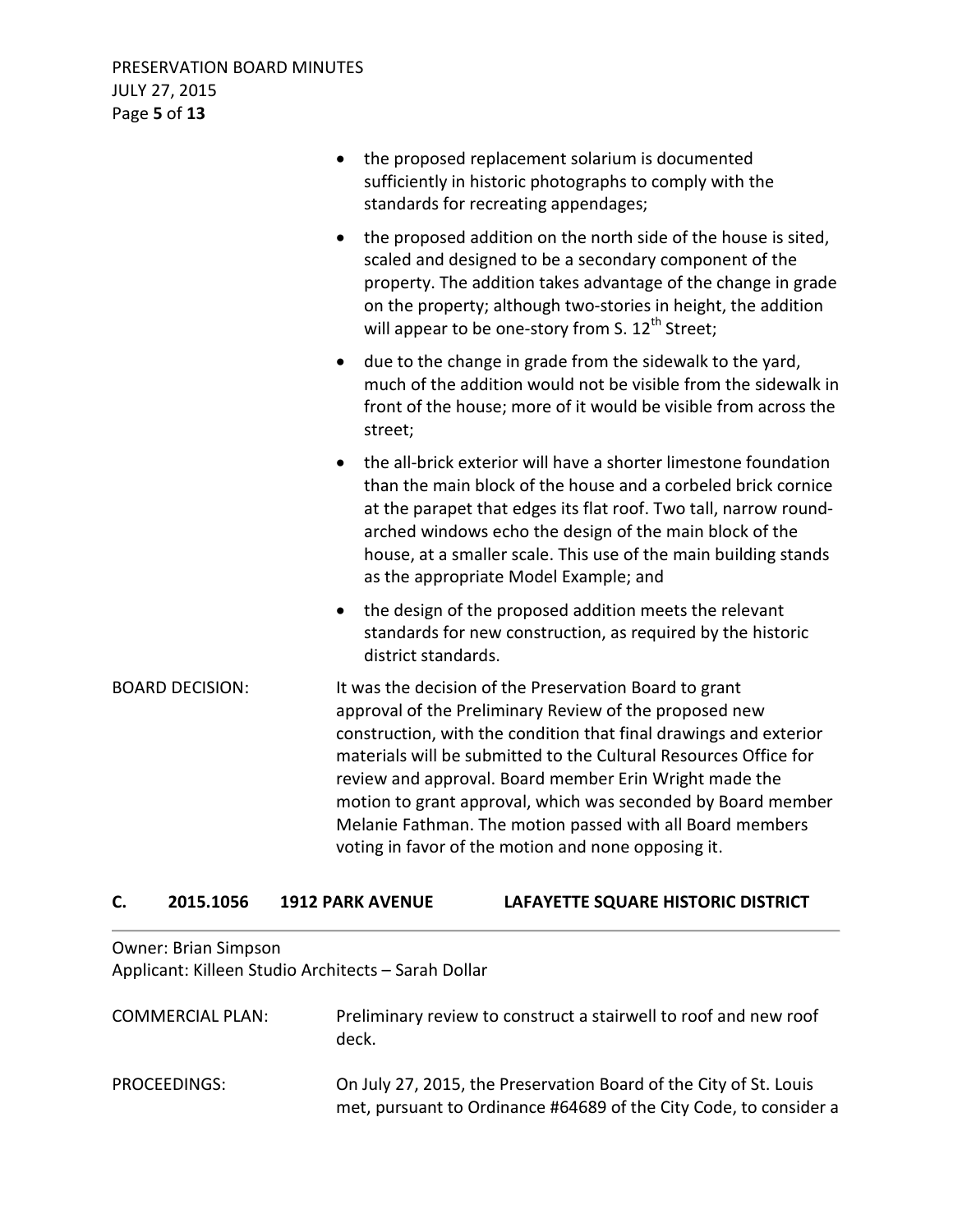## PRESERVATION BOARD MINUTES JULY 27, 2015 Page **6** of **13**

|                           | preliminary review application to construct a roof access stair and<br>deck, in the Lafayette Square Local Historic District. The<br>application was submitted by the architect on behalf of the<br>homeowner.                                                                                                                                                                                                                                                                                 |
|---------------------------|------------------------------------------------------------------------------------------------------------------------------------------------------------------------------------------------------------------------------------------------------------------------------------------------------------------------------------------------------------------------------------------------------------------------------------------------------------------------------------------------|
|                           | Board members Richard Callow, (Chairman), Melanie Fathman,<br>David Richardson, David Visintainer, Erin Wright and Anthony<br>Robinson were present for the testimony for this agenda item.                                                                                                                                                                                                                                                                                                    |
|                           | Andrea Gagen of the Cultural Resources Office made a<br>presentation that examined the pertinent sections of City<br>Ordinance #69112, and the revisions to the original design that<br>had been submitted by the developer.                                                                                                                                                                                                                                                                   |
|                           | Sarah Dollar of Killeen Studio Architects, the architect, testified on<br>her own behalf. Suzanne Sessions of the Lafayette Square<br>Restoration Committee testified in support of the project.                                                                                                                                                                                                                                                                                               |
| <b>FINDINGS OF FACTS:</b> | The Preservation Board found that:<br>the project site, 1912 Park Avenue, is located within the<br>$\bullet$<br>boundaries of the Lafayette Square Historic District;                                                                                                                                                                                                                                                                                                                          |
|                           | the building was constructed in 2008;<br>$\bullet$                                                                                                                                                                                                                                                                                                                                                                                                                                             |
|                           | the proposed stair access and roof deck are visible from Vail<br>$\bullet$<br>Place and Park Avenue; and that                                                                                                                                                                                                                                                                                                                                                                                  |
|                           | the revisions noted at the meeting have reduced the visibility<br>$\bullet$<br>of the handrail of the roof deck.                                                                                                                                                                                                                                                                                                                                                                               |
| <b>BOARD DECISION:</b>    | It was the decision of the Preservation Board to grant approval of<br>the Preliminary Review of the construction of the stair access and<br>roof deck pending final construction drawings that include the<br>reduction of the handrail height to 36" and the stipulation<br>that materials be submitted to and approved by the Cultural<br>Resources Office. The motion was made by Board Member<br>Visintainer and seconded by Board Member Fathman. The<br>motion passed with none opposed. |

#### **NEW APPLICATIONS**

#### **D. 2015.1059 1041 SHENANDOAH SOULARD HISTORIC DISTRICT**

Owner: Christopher and Margaret Schroeder Applicant: Jay Morris Contracting – Jay Morris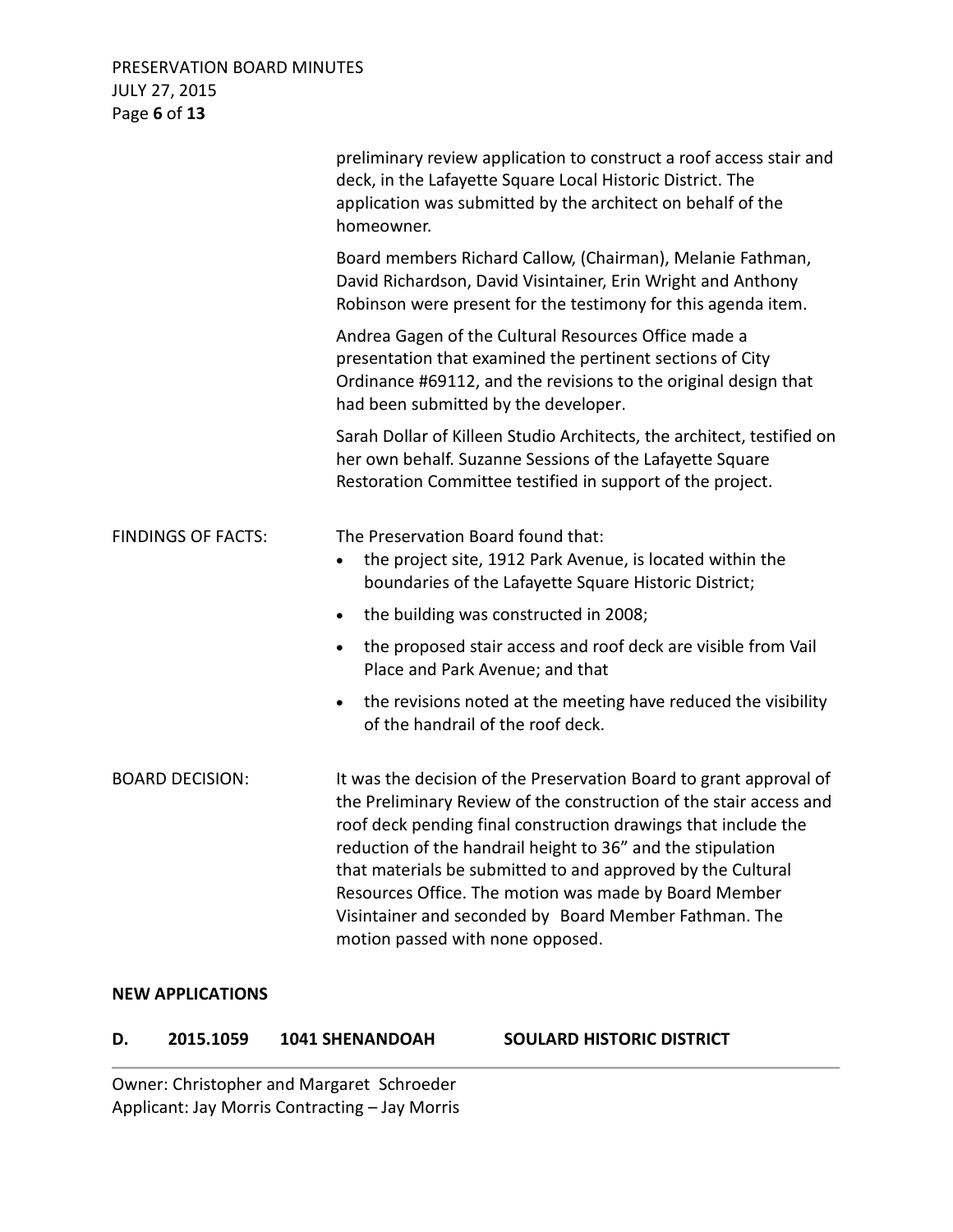PRESERVATION BOARD MINUTES JULY 27, 2015 Page **7** of **13**

RESIDENTIAL PLAN: New application to install a new curb cut. PROCEEDINGS: On July 27, 2015, the Preservation Board of the City of St. Louis met, pursuant to Ordinance #64689 of the City Code, to consider new application of a building permit application to install a new curb cut, at 1041 Shenandoah Ave. in the Soulard Local Historic District. The owner submitted the appeal. Board members Richard Callow, Alderman Melanie Fathman, Erin Wright, David Richardson, David Visintainer and Anthony Robinson were present for the testimony for this agenda item. Bob Bettis of the Cultural Resources Office made a presentation that examined the sections of City Ordinance #62382, which sets forth the standards for residential rehabilitation in the Soulard Local Historic District. He testified that the project was not in compliance with the Standards as vehicle access is only allowed from the alley Jay Morris, the applicant, was present for the hearing but did not speak. FINDINGS OF FACTS: The Preservation Board found that: • 4046-48 Shenandoah Avenue is located in the Soulard Local Historic District; • the house does not have any alley access and cannot meet the standard for vehicular access from that location only; and that • the area that will be used as a parking pad was intended as an outdoor patio space. BOARD DECISION: It was the decision of the Preservation Board to approve the new application for the curb cut as the property does not have alley access. Board Member Richardson made the motion, which was seconded by Board Member Fathman. The motion passed

#### **E. 2015.1062 4722 TENNESSEE AVENUE PRESERVATION REVIEW DISTRICT**

Owner/Applicant: Miranda Duschack, LLC

| <b>DEMOLITION PLAN:</b> | New application to demolish a single-family house.                |
|-------------------------|-------------------------------------------------------------------|
| PROCEEDINGS:            | On July 27, 2015, the Preservation Board of the City of St. Louis |

with five Board Members voting in favor and none opposed.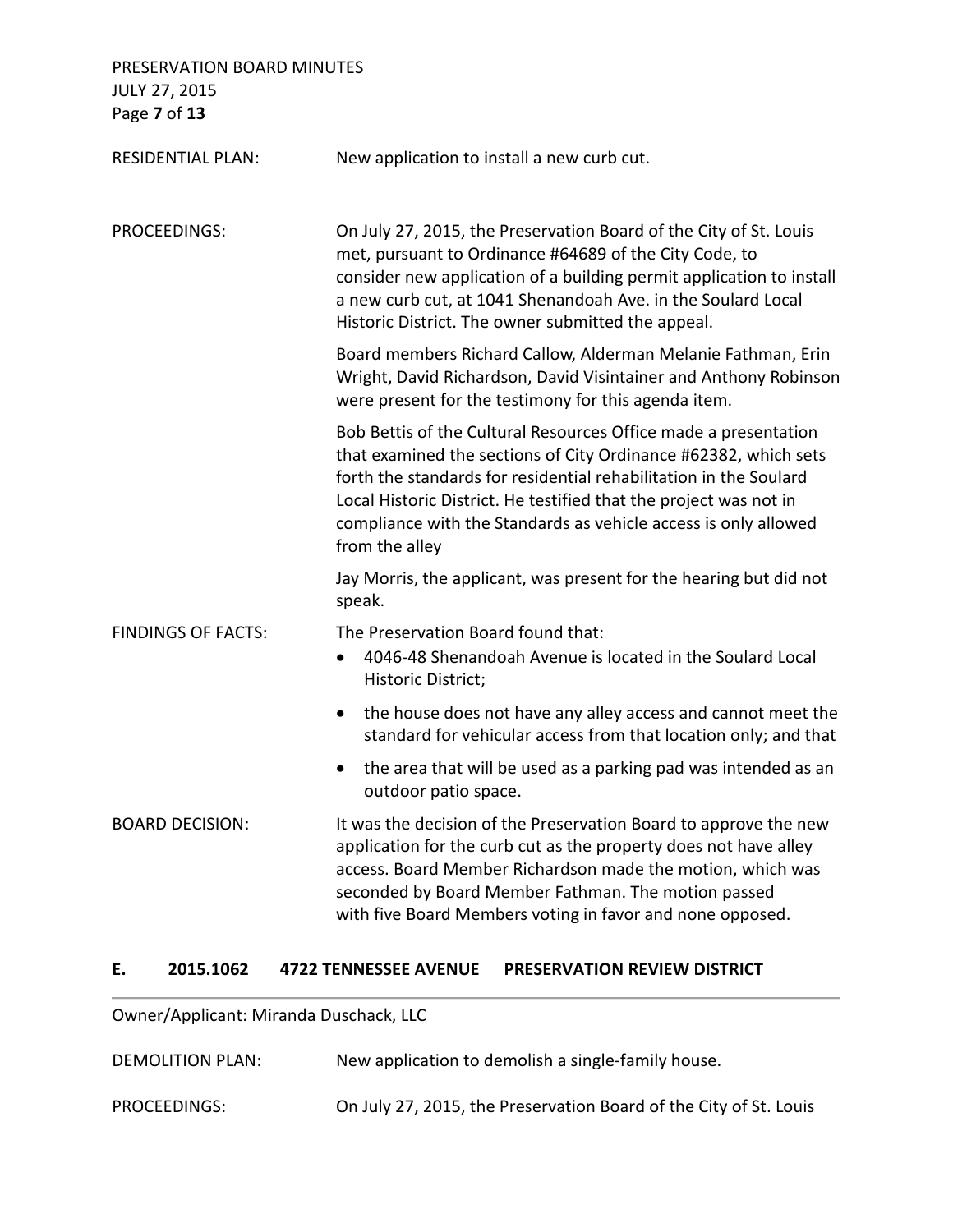## PRESERVATION BOARD MINUTES JULY 27, 2015 Page **8** of **13**

 met, pursuant to Ordinance #64689 of the City Code, to consider a new application for the demolition of the house at 4722 Tennessee Avenue. Z & L Wrecking Co., Inc. filed the application on behalf of the owner, Miranda Duschack LLC. The property is in a Preservation Review District in Ward 25 and in the pending Dutchtown South National Register district.

 Board members Richard Callow (Chairman), David Richardson, Melanie Fathman, Erin Wright, Anthony Robinson and David Visintainer were present for the testimony.

 Betsy Bradley of the Cultural Resources Office made a presentation that examined the demolition review criteria sections of Ordinance #64832 for Preservation Review Districts. She noted that the Preservation Board had denied demolition of the  $19<sup>th</sup>$  century wood house in 2008 when New Life Evangelistic Center, Inc. owned the property. She reported consulting with Alderman Shane Cohn and the current owners during the two years that they have owned the property. She noted the continued deterioration of the foundation at the southeast corner of the property and the beginning of structural collapse of the roof.

 Miranda Duschack and Karen "Mimo" Davis testified as the owners of the property. The used a short video to introduce their urban farm on which they grow flowers, which is on the property Ms. Davis expressed concern for the active deterioration of the building and the safety of people and pets and fear that the building would collapse and damage the nearby greenhouse that is in use. She is particularly concerned about another winter's snow load on the roof. Miranda Duschack testified that the business does not have \$350,000, an estimate for a rehabilitation project, to invest in the building. She submitted a tax return for the third year of the business to the board in support of her statement.

 Alderman Shane Cohn discussed the long history of the attempt to preserve this unusual property. He noted the deterioration of the house that took place under the previous owner's use of the property. He stated that property values in South Dutchtown have remained stagnant and cited some recent sales amounts that were under \$100,000. He stated that with mixed emotions, due the time and effort he's put into this property, he requests a favorable consideration of the demolition permit application.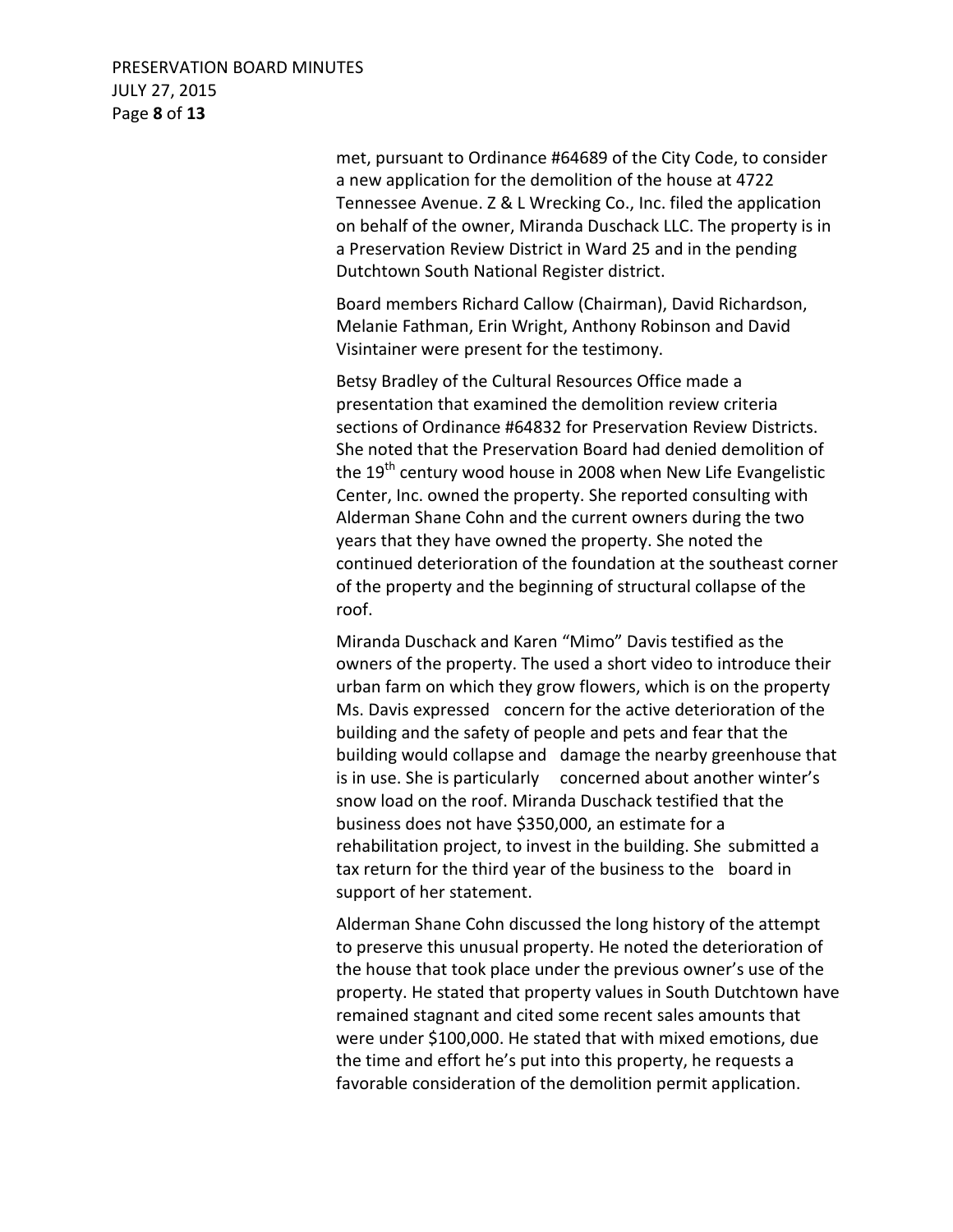## PRESERVATION BOARD MINUTES JULY 27, 2015 Page **9** of **13**

|                           | Ruth Keenoy, representing the Landmarks Association of St. Louis,<br>testified against approval of demolition. She confirmed the<br>Alderman's statement that the property was included on<br>Landmarks' Most Endangered List in 2011. She stated that Ryan<br>Reed had researched the property and determined that the house<br>is the ca. 1873 Frank Ambs farmhouse and the center-hall house<br>type is more rare as a vernacular house type than flounders in St.<br>Louis. She noted that there was no structural engineer's report on<br>the building and encouraged that every effort be made to save<br>the building. |
|---------------------------|-------------------------------------------------------------------------------------------------------------------------------------------------------------------------------------------------------------------------------------------------------------------------------------------------------------------------------------------------------------------------------------------------------------------------------------------------------------------------------------------------------------------------------------------------------------------------------------------------------------------------------|
|                           | Bill Hart, the Executive Director of Missouri Preservation, noted<br>that the house represented an extremely rare building type in the<br>city and urged, also, that every effort be made to save it from<br>demolition.                                                                                                                                                                                                                                                                                                                                                                                                      |
|                           | Betsy Bradley summarized an email from Michael R. Allen that<br>suggested that efforts be made to move the building and used the<br>relocation of the Anton Schmitt House in Carondelet as an<br>example of such an effort.                                                                                                                                                                                                                                                                                                                                                                                                   |
| <b>FINDINGS OF FACTS:</b> | The Preservation Board found that:<br>the house at 4722 Tennessee has been considered to be a<br>$\bullet$<br>High Merit property by the Cultural Resources Office in the<br>past as an example of a relatively rare house type, a wood-<br>framed central hall dwelling. It is also considered to be a<br>contributing property in the Dutchtown South Historic District<br>that is pending listing in the National Register;                                                                                                                                                                                                |
|                           | the High Merit house, the ca. 1873 Frank Ambs farmhouse, is<br>$\bullet$<br>a relatively rare example of a wood-framed rural vernacular<br>house type built beyond the area of development circa 1880.<br>As such, it represents diversity and change over time in the<br>development of St. Louis;                                                                                                                                                                                                                                                                                                                           |
|                           | the property has been traditionally used for urban agriculture<br>with vegetable and flower cultivation known to be underway<br>during the late 19 <sup>th</sup> Century. The house is one of two historic<br>resources on the parcel, the other being the land that is<br>valued for agricultural purposes;                                                                                                                                                                                                                                                                                                                  |
|                           | the Preservation Board denied demolition of the building in<br>2008 when it was owned by the New Life Evangelistic Center,<br>Inc.;                                                                                                                                                                                                                                                                                                                                                                                                                                                                                           |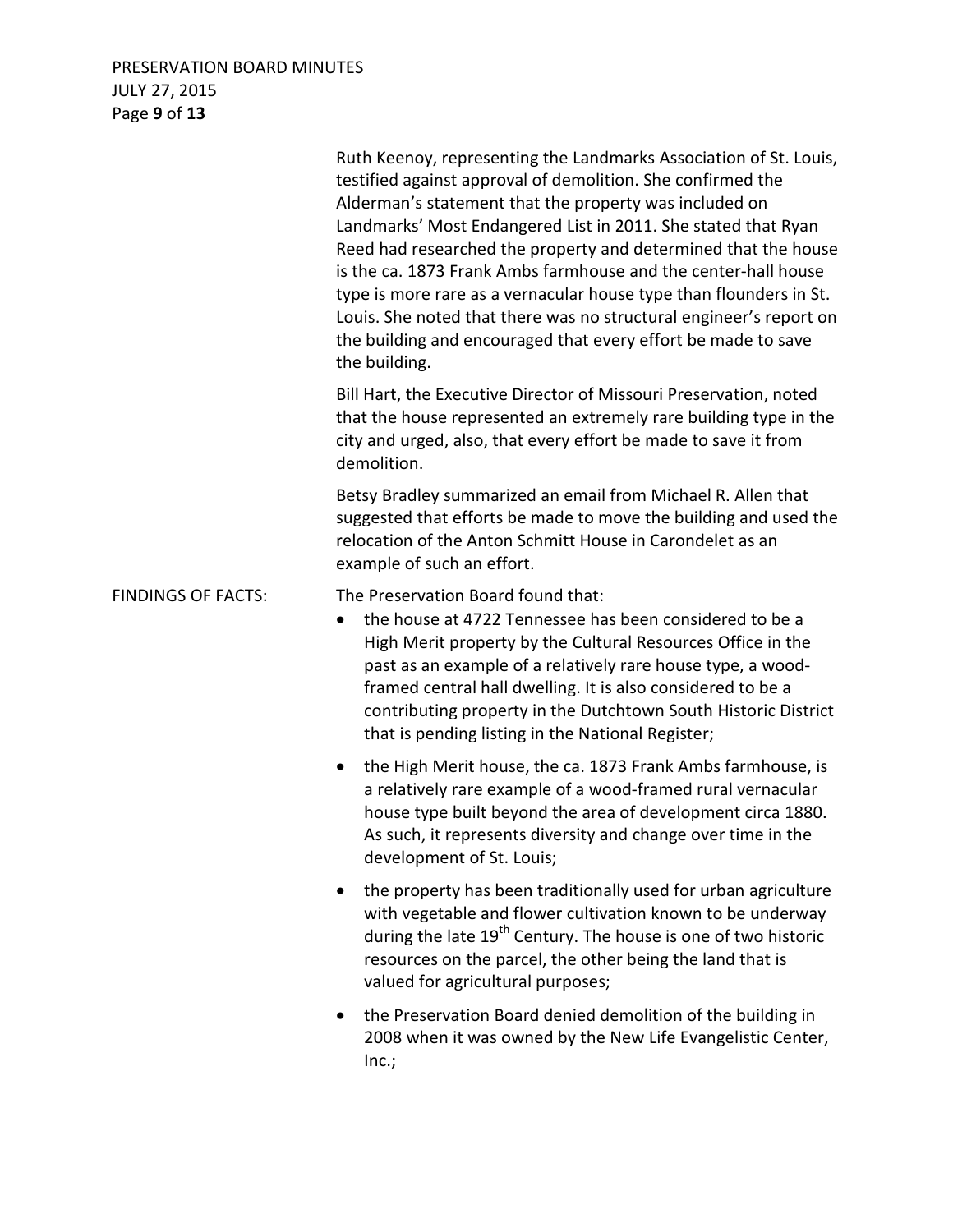- the property, owned by the current owner since 2012, is used for Urban Buds: City Grown Flowers;
- the building has had a damaged southeast corner of its foundation since at least 2008 and now exhibits collapse of the framing in the southeast quadrant of the roof as well;
- the surrounding area of the Dutchtown South neighborhood is occupied and stable and, while not a detriment to the rehabilitation of the property, is an area of modest property values;
- the small house has potential for reuse as a dwelling or other uses in the residential area;
- the property owner has addressed the need for the building to be rehabilitated by acquiring an estimate for a rehabilitation project and considering the entire project cost. A total project cost of over \$350,000 includes a cost of over \$154 per square foot for work on the house. The use of Missouri historic tax credits would contribute an estimate \$75,000 to the project budget;
- a rehabilitation project would likely not be able to use federal historic tax credits as the business does not have the income to offset with tax credits and the project would be too small to syndicate the credits;
- the applicant would have an economic hardship as it would not be economically viable to invest the amount needed for the rehabilitation in an area where property values are too low to support the likelihood of financing and provide any reasonable return on investment;
- the loss of the house at the building line would be a noticeable change in the streetscape. It would expand the flower raising area of Urban Buds, but would not introduce a break in an intact streetscape;
- there are no plans for subsequent construction;
- the applicant owns the adjoining property at 4728 Tennessee, which is also occupied by the Urban Buds business; and
- unusual circumstances that support demolition approval in this instance are the location of the residence in the midst of an urban farm; the high value of a rehabilitation project in consideration of current property values; the business income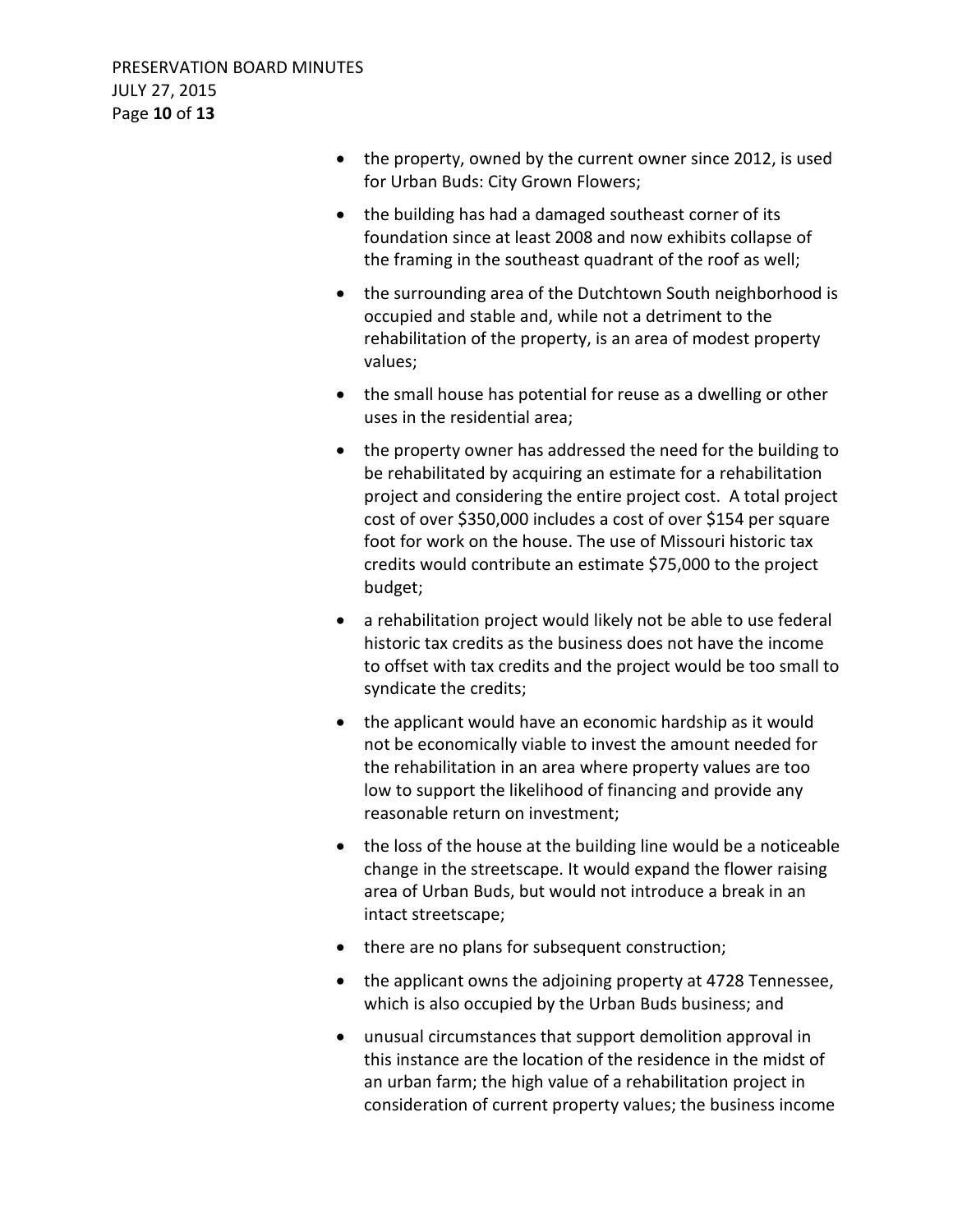PRESERVATION BOARD MINUTES JULY 27, 2015 Page **11** of **13** information provided by the applicant, and the economic hardship that a rehabilitation would impose on the owner. BOARD DECISION: It was the decision of the Preservation Board to grant approval to the demolition permit application. Board member David Visintainer made the motion to grant approval, which was seconded by Board member Anthony Robinson. The motion passed with four Board Members voting in favor of the motion and Anthony Robinson voting against it.

#### **APPEAL OF DENIALS**

#### **F. 2015.0698 2631 RUSSELL BOULEVARD FOX PARK HISTORIC DISTRICT**

## Owner: Rosa Kincaid Applicant: Mayer Design Group – Matt Mayer

| <b>DEMOLITION PL AN:</b> | Appeal of a denial of a building permit to construct a carport.                                                                                                                                                                                                                                                                                                                                                                                 |
|--------------------------|-------------------------------------------------------------------------------------------------------------------------------------------------------------------------------------------------------------------------------------------------------------------------------------------------------------------------------------------------------------------------------------------------------------------------------------------------|
| PROCEEDINGS:             | On July 27, 2015, the Preservation Board of the City of St. Louis<br>met, pursuant to Ordinance #64689 of the City Code, to<br>consider an appeal of the Director's Denial of a building permit<br>application to construct a non-compliant garage-port, at 2631<br>Russell Blvd. in the Fox Park Local Historic District. The owner<br>submitted the appeal.                                                                                   |
|                          | Board members Richard Callow, David Richardson, Erin Wright,<br>Melanie Fathman, David Visintainer and Anthony Robinson were<br>present for the testimony for this agenda item.                                                                                                                                                                                                                                                                 |
|                          | Bob Bettis of the Cultural Resources Office made a presentation<br>that examined the sections of City Ordinance #66098, which sets<br>forth the standards for residential rehabilitation in the Fox Park<br>Neighborhood Local Historic District. He testified that the project<br>was not in compliance with the Standards as the proposed garage-<br>port will not be based on a Model Example and will be highly<br>visible from the street. |
|                          | Mr. Bettis entered into the record certified copies of Ordinances<br>64689, as revised by #64925, and #66098; the Board agenda and<br>the PowerPoint presentation for 2631 Russell; and the building<br>permit application.                                                                                                                                                                                                                     |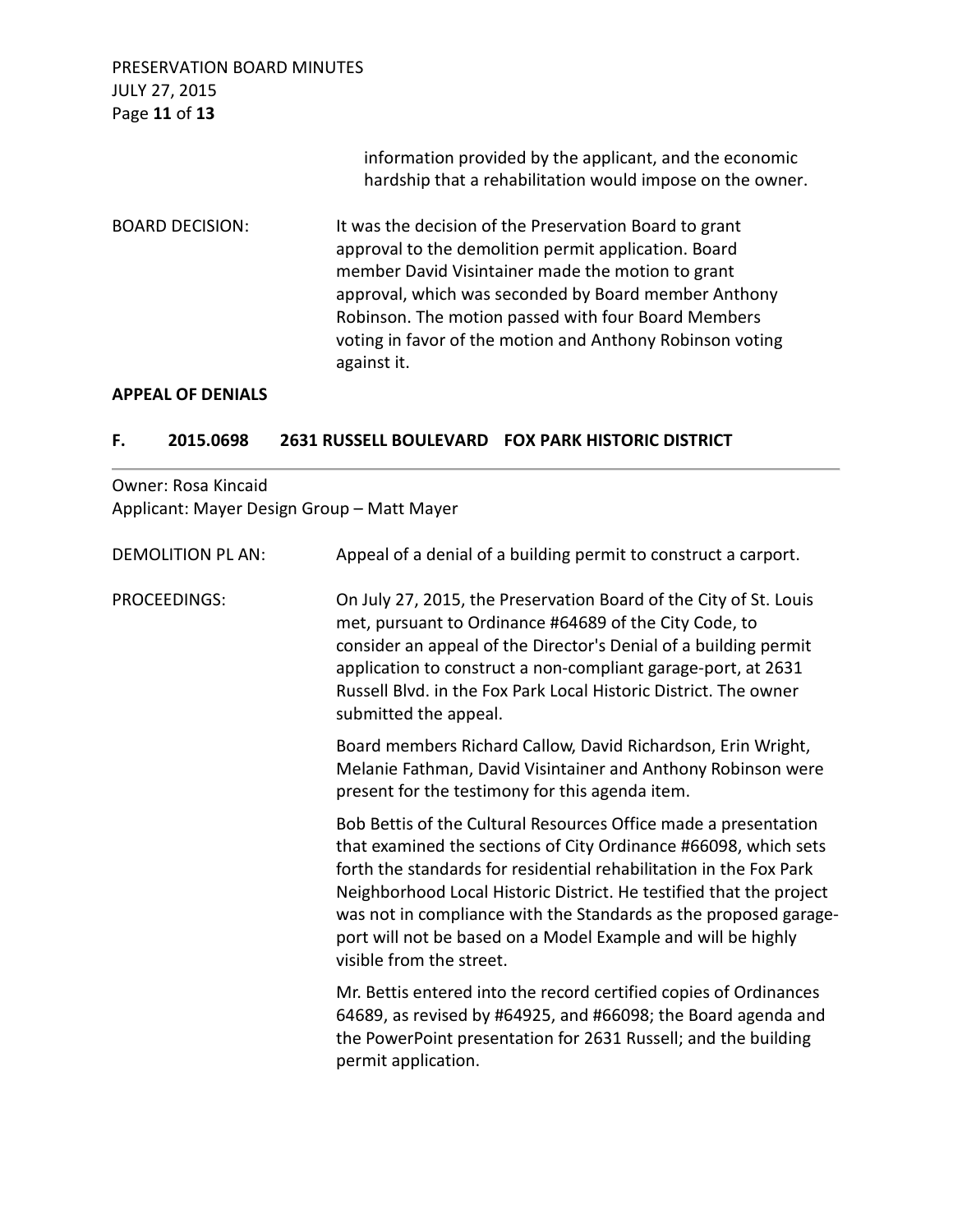## PRESERVATION BOARD MINUTES JULY 27, 2015 Page **12** of **13**

|                                                         | Rosa Kincaid and James Buchanan, the owners, testified on their<br>own behalf, stating that they wanted to construct the garage-port<br>as submitted due to financial and site reasons.                                                                                                                                                                                            |
|---------------------------------------------------------|------------------------------------------------------------------------------------------------------------------------------------------------------------------------------------------------------------------------------------------------------------------------------------------------------------------------------------------------------------------------------------|
| <b>FINDINGS OF FACTS:</b>                               | The Preservation Board found that:<br>2631 Russell is located in the Fox Park Neighborhood Local<br>$\bullet$<br>Historic District;                                                                                                                                                                                                                                                |
|                                                         | the proposed garage-port design is not based on a Model<br>Example and will not present one of the approved siding<br>materials for a garage on its street-facing side;                                                                                                                                                                                                            |
|                                                         | the proposed location for the new garage-port will be situated<br>$\bullet$<br>in a highly street visible side yard and will detract from, and<br>potentially dominate, the main historic house and the historic<br>district streetscape;                                                                                                                                          |
|                                                         | site specific conditions support the construction of the<br>$\bullet$<br>building in the proposed location. However, only an enclosed<br>garage could meet the requirements in the standards for new<br>construction.                                                                                                                                                              |
| <b>BOARD DECISION:</b>                                  | It was the decision of the Preservation Board to uphold the<br>Director's Denial of the building permit because the installed and<br>proposed doors do not comply with the historic district standards.<br>Board Member Fathman made the motion, which was seconded<br>by Board Member Visintainer. The motion passed with five Board<br>Members voting in favor and none opposed. |
| <b>SPECIAL AGENDA ITEMS:</b>                            |                                                                                                                                                                                                                                                                                                                                                                                    |
| Nominations to the National Register of Historic Places |                                                                                                                                                                                                                                                                                                                                                                                    |

Nominations to the National Register of Historic Places

| G.<br>ACTION: | Engine House No. 32 – 2000 Washington Ave/503 N. 20 <sup>th</sup> Street<br>It was the decision of the Preservation Board to direct the staff to<br>prepare a report for the Missouri State Historic Preservation<br>Office that the Engine House No. 32 Company meets the requirements<br>for listing on the National Register. The motion was made by Board<br>member David Richardson and seconded by Mr. Robinson. The motion<br>passed unanimously. |
|---------------|----------------------------------------------------------------------------------------------------------------------------------------------------------------------------------------------------------------------------------------------------------------------------------------------------------------------------------------------------------------------------------------------------------------------------------------------------------|
| Η.            | Grand-Dover Park Historic District - Roughly bounded by Grand,                                                                                                                                                                                                                                                                                                                                                                                           |
| ACTION:       | Bates Street alley west of Dewey and alley south of Bowen.<br>It was the decision of the Preservation Board to direct the staff to                                                                                                                                                                                                                                                                                                                       |
|               | prepare a report for the Missouri State Historic Preservation<br>Office that the Grand-Dover Park Historic District Company meets                                                                                                                                                                                                                                                                                                                        |